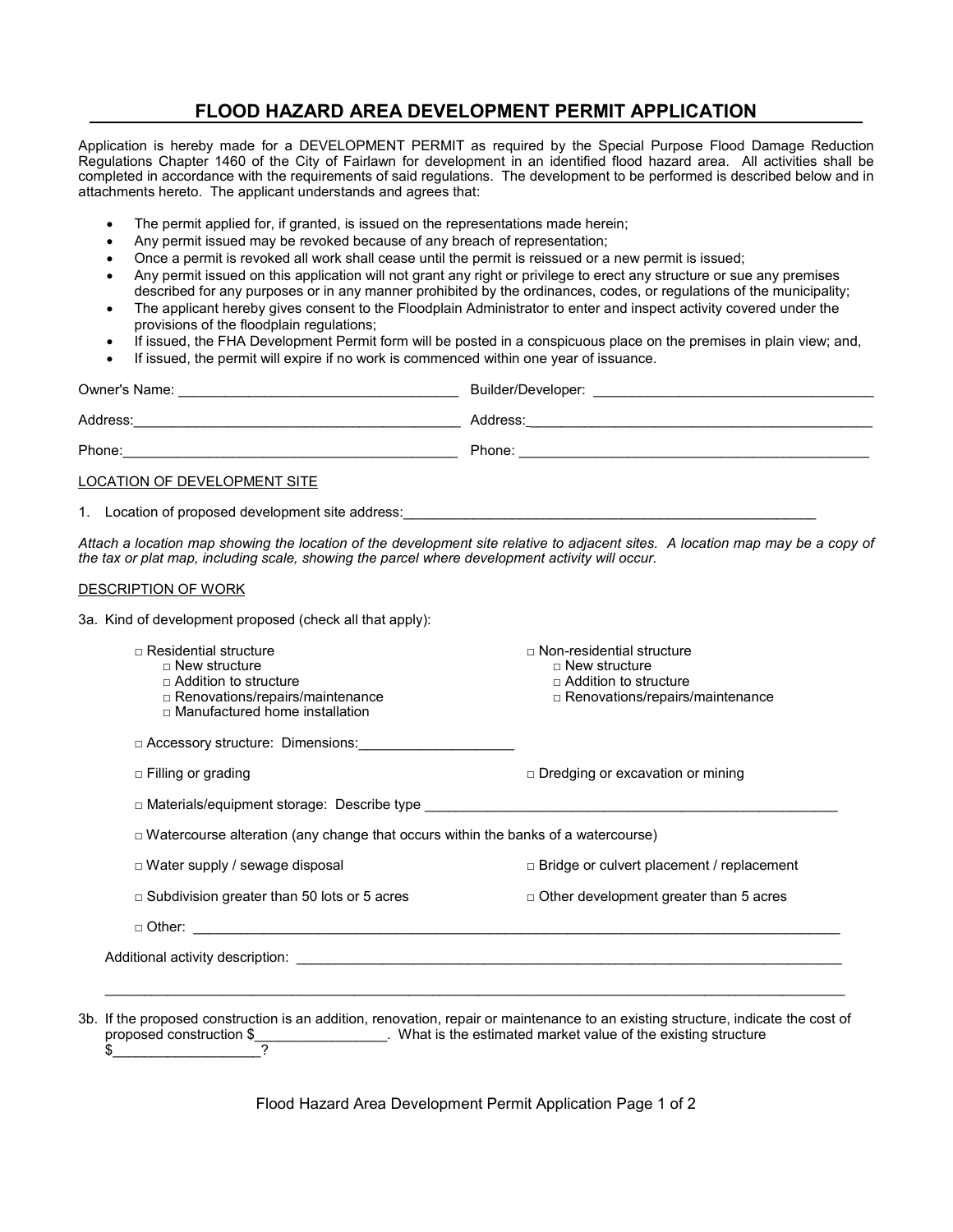## *NOTES AND ADDITIONAL SUBMITTAL REQUIREMENTS:*

- *In addition to completion of this form the applicant agrees to submit any additional information required by the floodplain administrator in order to determine that the proposed development is compliant with the local and federal flood damage prevention criteria of the National Flood Insurance Program. Site plans for all development proposals must:* 
	- *Be drawn to scale with north arrow.*
	- *Show property boundaries, floodway, and floodplain lines.*
	- *Show dimensions of the lot.*
	- *Show dimensions and location of existing and/or proposed development on the site.*
	- *Show areas to be cut and filled.*
- *Applications for residential and non-residential structures must also include:*
	- *The proposed lowest floor elevation based on the datum used on the effective Flood Insurance Rate Map and base flood elevation for the site.*
	- *Identification of whether the structure has a basement or enclosure below the lowest floor, and if it contains a basement or enclosure, detailed drawings showing foundation openings to allow passage of floodwaters.*
	- *Description of how building utilities will be protected from flood waters including drawings showing locations of such utilities.*
	- *Detailed description of anchoring system for all mobile and manufactured homes.*
	- *Description of construction materials that will be used below the flood protection elevation.*
- *An existing structure must comply with the flood protection standards if it is substantially improved (an improvement equal to or greater than 50% of the market value of the structure). The "substantial improvement" definition applies to existing structures only and that once a structure meets the definition of "new construction" any further improvements to that structure must meet "new construction" requirements. For floodplain management purposes "new construction" means structures for which "start of construction" began on or after the effective date of the initial Flood Insurance Rate Map issued by FEMA for the community.*
- *Any Pre-FIRM structure within the FHA that has sustained damage from any source (flood, fire, etc…) must be evaluated to determine if the structure is "substantially damaged" (damaged to 50% or more of the market value of the structure). If the structure is "substantially damaged, the structure must be brought into compliance with the flood protection standards.*
- *For subdivision proposals greater than 5 acres or 50 lots, or large-scale developments greater than 5 acres, a hydrologic and hydraulic analysis must be conducted to determine base flood elevations in flood hazard areas where no base flood elevations are provided.*
- *A Conditional Letter of Map Revision (CLOMR) must be obtained for proposed projects that would result in more than a 1.0 foot increase in BFE on a watercourse that has been studied through detailed hydrologic and hydraulic analyses where BFEs have been specified, but no floodway has been designated OR when a project proposed (totally or partially within the floodway) along a watercourse for which detailed analyses have been conducted and BFEs and a floodway have been designated would result in any (greater than 0.0 foot) increase in the BFE.*
- *Applications for non-residential structures proposed to be floodproofed must have a completed FEMA floodproofing certification form attached (can only be completed by a Registered Professional Engineer or Architect).*
- *All development proposals determined to be located in a floodway must be accompanied by a hydrologic and hydraulic analysis showing impacts on of the development on flood heights (can only be completed by a Registered Professional Engineer).*
- *Development proposals that are considered alterations of a watercourse must be accompanied by an analysis showing that the flood carrying capacity of the watercourse has not been reduced.*

I AGREE THAT ALL STATEMENTS IN AND ATTACHMENTS TO THIS APPLICATION ARE A TRUE DESCRIPTION OF THE EXISTING PROPERTY AND THE PROPOSED DEVELOPMENT ACTIVITY. I UNDERSTAND THE DEVELOPMENT REQUIREMENTS FOR SPECIAL FLOOD HAZARD AREA ACTIVITIES PER THE APPROPRIATE ORDINANCE OR RESOLUTION AND AGREE TO ABIDE THERETO. I UNDERSTAND IT IS MY RESPONSIBILITY TO OBTAIN ALL OTHER APPLICABLE FEDERAL, STATE AND LOCAL PERMITS.

Applicant's Signature: \_\_\_\_\_\_\_\_\_\_\_\_\_\_\_\_\_\_\_\_\_\_\_\_\_\_\_\_\_\_\_\_\_\_\_\_\_\_\_\_\_\_\_\_\_\_\_\_\_\_\_\_\_\_\_\_\_\_\_\_\_\_\_\_\_\_\_\_\_\_\_\_\_\_\_\_\_\_

Date: \_\_\_\_/\_\_\_\_\_\_\_\_\_/\_\_\_\_\_\_\_\_\_